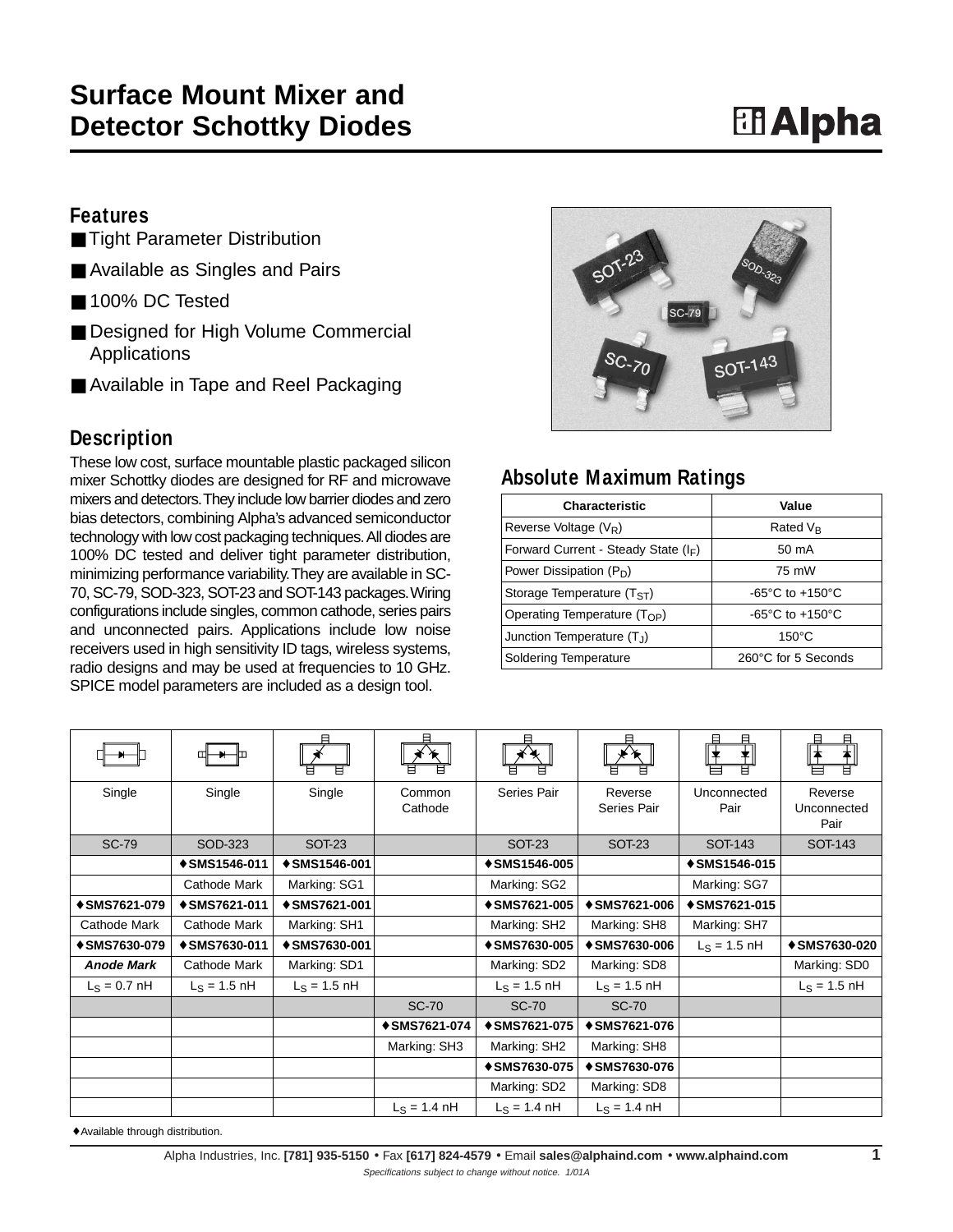## **Electrical Specifications at 25°C (Per Junction)**

#### **Low Barrier Mixer and Detectors**

| <b>Part Number</b> | <b>Barrier</b> | $V_B \otimes 10 \mu A$ (V) | $C_T @ 0 V (pF)$ |         | <b>Pair Configuration</b><br>$V_F \t{Q}$ 1 mA (mV) (b) $V_F \t{Q}$ 1 mA (mV) $R_T^* \t{Q}$ 10 mA (Ω) $ $ |      |
|--------------------|----------------|----------------------------|------------------|---------|----------------------------------------------------------------------------------------------------------|------|
|                    |                | Min.                       | Typ.             |         | Max.                                                                                                     | Max. |
| SMS1546 Series     | ∟OW            |                            | 0.50             | 200-270 | 10                                                                                                       |      |
| SMS7621 Series     | ∟ow            |                            | 0.25             | 260-320 | 10                                                                                                       | 18   |

 $*R_T$  is the slope resistance.

#### **Zero Bias Detectors**

| <b>Part Number</b> |      |      |            |         | <b>Pair Configuration</b><br>$V_B \otimes 100 \mu A (V)$ $C_T \otimes 0.15 V (pF)$ $V_F \otimes 0.1$ mA (mV) $V_F \otimes 1$ mA (mV) (b) VF $\otimes 1$ mA (mV) | $R_V(\Omega)$ |
|--------------------|------|------|------------|---------|-----------------------------------------------------------------------------------------------------------------------------------------------------------------|---------------|
|                    | Min. | Tур. |            |         | Max.                                                                                                                                                            | Typ.          |
| SMS7630 Series     |      | 0.30 | $60 - 120$ | 135-240 | 10                                                                                                                                                              | 5000          |



# **SPICE Model Parameters (Per Junction)**

| <b>Parameter</b>          | Unit | <b>SMS1546</b> | <b>SMS7621</b> | <b>SMS7630</b> |
|---------------------------|------|----------------|----------------|----------------|
| IS                        | A    | $3E-7$         | $4E-8$         | 5E-06          |
| $R_{\rm S}$               | Ω    | 4              | 12             | 20             |
| N                         |      | 1.04           | 1.05           | 1.05           |
| <b>TT</b>                 | S    | $1E-11$        | 1E-11          | $1E-11$        |
| $C_{J0}$                  | рF   | 0.38           | 0.10           | 0.14           |
| M                         |      | 0.36           | 0.35           | 0.40           |
| $\mathsf{E}_{\mathsf{G}}$ | eV   | 0.69           | 0.69           | 0.69           |
| <b>XTI</b>                |      | $\overline{2}$ | 2              | 2              |
| $F_C$                     |      | 0.5            | 0.5            | 0.5            |
| $B_V$                     | V    | 3              | 3              | 2              |
| $I_{\text{BV}}$           | A    | $1E-5$         | $1E-5$         | $1E-4$         |
| VJ                        | V    | 0.51           | 0.51           | 0.34           |